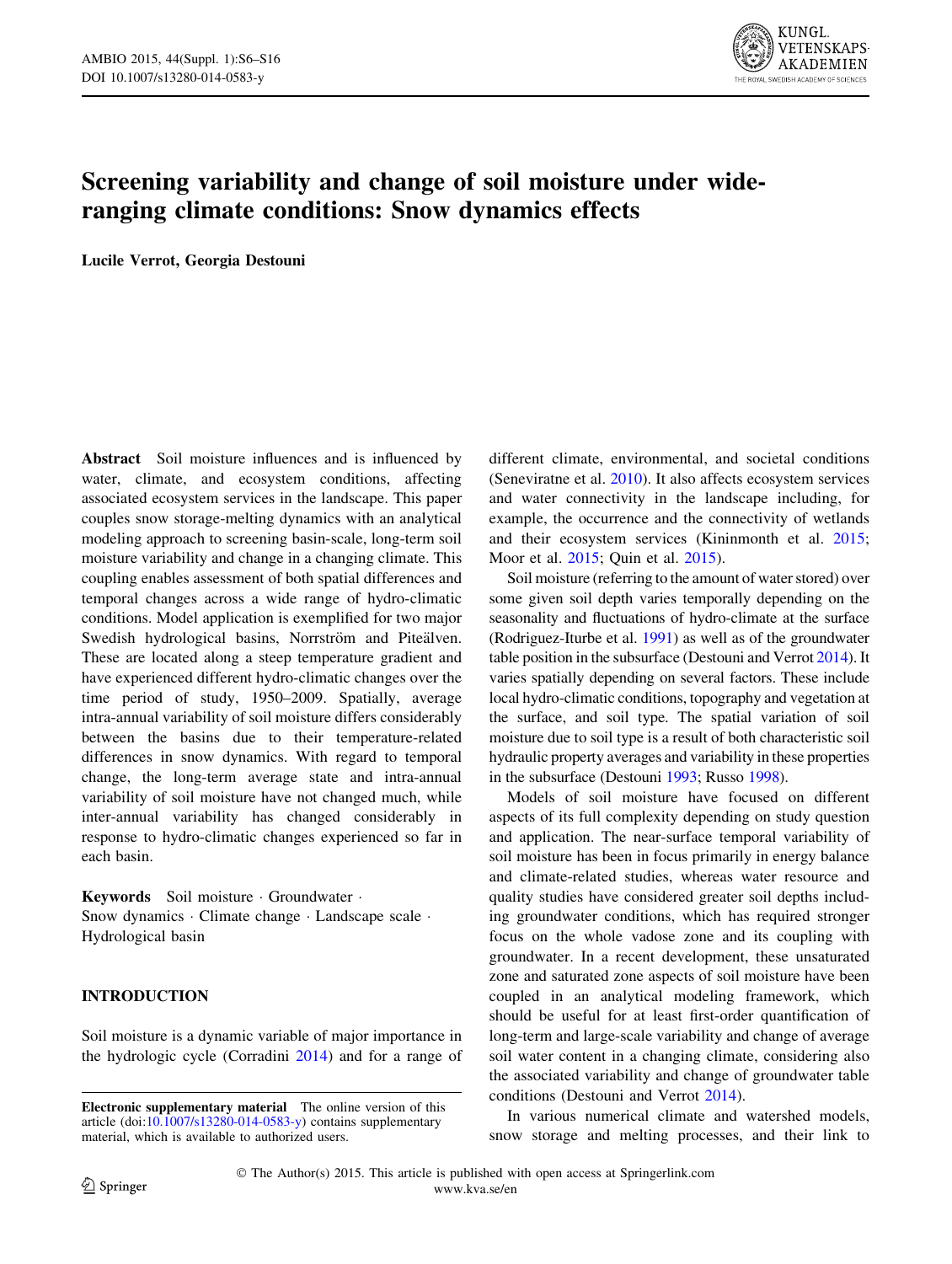<span id="page-1-0"></span>climatic variables—typically temperature and precipitation—and consequences for hydrological conditions, like runoff, are widely addressed, either with simple models (Molini et al. [2011\)](#page-9-0) or analytically (Schaefli et al. [2013](#page-10-0)). As other hydrological variables, soil moisture is also related to snow storage and melting conditions (Bosson. et al. [2012\)](#page-9-0), but this is more rarely taken into account in relatively simple analytical approaches to soil moisture in a changing climate.

The present study addresses and aims at bridging this gap in analytical soil moisture modeling by extending the framework developed by Destouni and Verrot [\(2014](#page-9-0)) to introduce a model which takes into account more widely different hydro-climatic conditions, including such where snow storage and melting effects are important. This extension is needed to enable assessment of differences between hydrological basins at climatically different locations, as well as temporal changes in soil moisture across a wider range of different hydro-climatic conditions. The extended snow-accounting modeling framework is here further applied to region-specific quantification and spatial comparison of soil moisture development under observed historic-to-present hydro-climatic conditions during the twentieth and early twenty-first century in two climatically different Swedish hydrological basins: the Norrström drainage basin, located in the central-southeastern part of Sweden, and the Piteälven basin, located in the northern part of the country (Fig. 1). The main question addressed by each regional assessment and the spatial comparison is how soil moisture is affected by temporal change and spatial differences in hydro-climatic conditions, considering in particular the different snow storage



Fig. 1 Location of the two study basins: Norrström in green and Piteälven in blue. The base layer is a Digital Elevation Model provided by the European Environment Agency (EEA [2012\)](#page-9-0)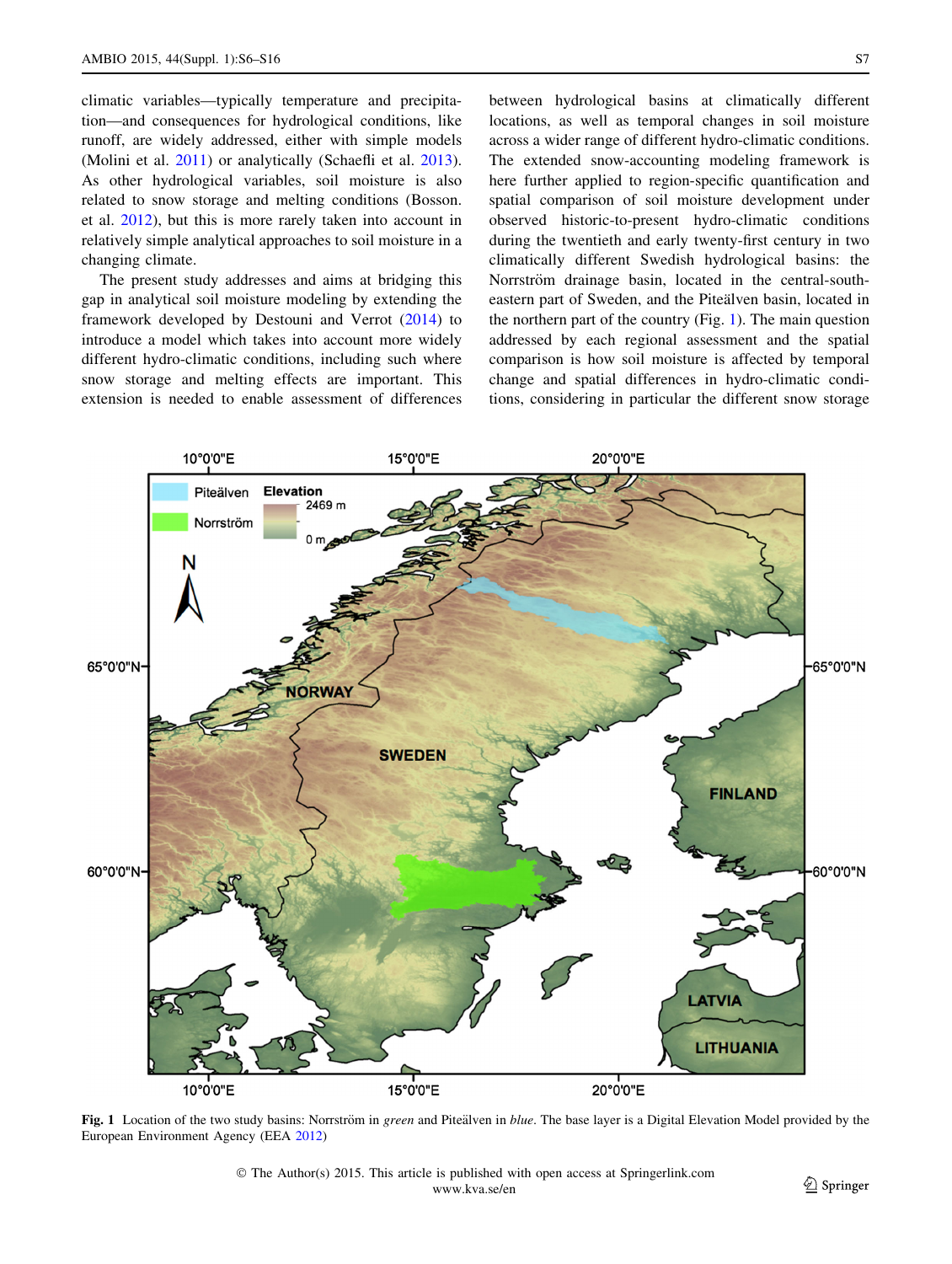and melting conditions of the two investigated basins. In this context, soil moisture is quantified in terms of the average state of volumetric soil water content at basin-scale and over some given depth of interest.

## MATERIALS AND METHODS

#### Site characteristics

This study concretizes, exemplifies, and compares results for soil moisture in the two climatically different basins of Norrström and Piteälven (Fig. [1](#page-1-0)). In Norrström  $(22 650 \text{ km}^2)$ , which has been hydrologically well investigated and described in more detail in previous studies (Destouni et al. [2013;](#page-9-0) Jaramillo et al. [2013;](#page-9-0) Destouni and Verrot [2014](#page-9-0)), the long-term average annual temperature is 5.8  $\degree$ C, the average annual precipitation is 600 mm, and the average annual runoff is 225 mm over the entire present study period of 1950–2009.

The Piteälven basin  $(10817 \text{ km}^2)$  has also been investigated and described in previous studies (Humborg et al. [2004;](#page-9-0) Aldahan et al. [2006](#page-9-0)), including comparisons with Norrström with regard to their hydro-climatic conditions and changes (Destouni et al. [2013](#page-9-0)), however, not before with specific regard to soil moisture. The long-term average annual temperature is here  $-0.8$  °C, the average annual precipitation is 584 mm, and the average runoff is 468 mm for the whole period 1950–2009.

The Piteälven basin is thus subject to considerably colder conditions than Norrström. This difference may play an important role in winter, when the precipitation falls mainly as snow in Piteälven, whereas in Norrström, it may still largely fall as rain. In Piteälven, the winter precipitation is then to a larger degree than in Norrström stored as snow at the surface and does not contribute to soil moisture before it melts when the weather gets warmer in spring. The present extension of analytical soil moisture modeling to also include snow storage and melting dynamics, as described in the following section, may thus be necessary for direct comparison of soil moisture variability and change in such different climatic conditions as in these two basin examples.

## Modeling approach

We follow the previously developed analytical modeling framework by Destouni and Verrot ([2014](#page-9-0)). For calculation of water content  $\theta_{uz}$  [–] in the unsaturated zone, average water content  $\theta_z$  [–] over a fixed soil depth z [L] from the surface, and groundwater level  $z_{gw}$  [L] within z, novel extensions are made here from the basic framework of Destouni and Verrot [\(2014](#page-9-0)) in order to account for a wider range of hydro-climatic conditions, including snow dynamics.

One main model extension made for the calculation of  $\theta_{uz}$  [Electronic Supplementary Material (ESM) section Methods] is in order to account for the fact that not the whole observed runoff  $R$  [ $LT^{-1}$ ], but only some fraction of it (denoted  $\gamma$  [–]), actually flows through the soil-groundwater system where it can contribute to soil moisture. An effective runoff measure  $R_{\text{eff}}$  [LT<sup>-1</sup>] is here used to approximate average vertical soil water flux through the unsaturated zone  $(q$  [LT<sup>-1</sup>]) in equation S<sub>2</sub> of ESM-Methods, and the fraction  $\gamma$  relates effective runoff  $R_{\text{eff}}$  [LT<sup>-1</sup>] to measured runoff R as  $R_{\text{eff}} = \gamma R$  with  $0 \leq \gamma \leq 1$ .

Previous studies have shown that the soil water flux  $q$  and its temporal variability can successfully be estimated for such  $\theta_{uz}$  estimation from available time series of the contribution of water flow through the soil to runoff  $R$  (Desto-uni [1991,](#page-9-0) [1993](#page-9-0)). Use of  $R_{\text{eff}}$  in this estimation implies averaging over the (basin, watershed, catchment, field) area that is integrated by the flow that feeds into  $R$  through the soil-groundwater system. Such simplified area-depth-averaged expression of soil water content  $\theta_{uz}$  in the unsaturated zone has been tested and found practically useful by both numerical experimentation (Destouni [1991\)](#page-9-0) and field experimentation (Graham et al. [1998](#page-9-0)) over different soil depths and different time scales of averaging  $q \approx R_{\text{eff}}$ .

On annual average basis,  $\gamma$  is typically above 0.5 and in many cases close to 1 for a wide range of investigated temperate, through cold, to permafrost region conditions (Bosson. et al. [2012](#page-9-0)). However, differences in relevant  $\gamma$ values between basins may still be important and can then readily be accounted for when comparing different hydroclimatic conditions, as in the present study.

The approach to estimating unsaturated water content  $\theta_{uz}$  by use of  $q \approx R_{\text{eff}}$  also implicitly (through actual R observation data) and explicitly (through  $\gamma$  dependence on temperature) accounts for snow storage-melting dynamics effects. Specifically, for a given month in a cold period, the precipitation that falls and is stored as snow does not contribute to the observed  $R$ , whereas the water added to the soil by snow melting during warmer months does contribute to the observed  $R$ , in addition to the water amount that comes directly from liquid precipitation minus evapotranspiration. By expressing the unsaturated water content  $\theta_{uz}$  as a function of  $q \approx R_{\text{eff}}$  and relevant depthaveraged soil parameters (equation [S2](http://dx.doi.org/10.1007/s13280-014-0583-y) in ESM—Methods; see also ESM section Data regarding soil data used to evaluate these parameters), the need for model extension in order to account for snow-ice dynamics effects is limited to modeling of the fraction  $\gamma$  dynamics, since the measured R dynamics already reflect such effects.

A second main extension made here to the model of Destouni and Verrot [\(2014](#page-9-0)) is to explicitly consider effects of snow storage-melting dynamics on the change in soil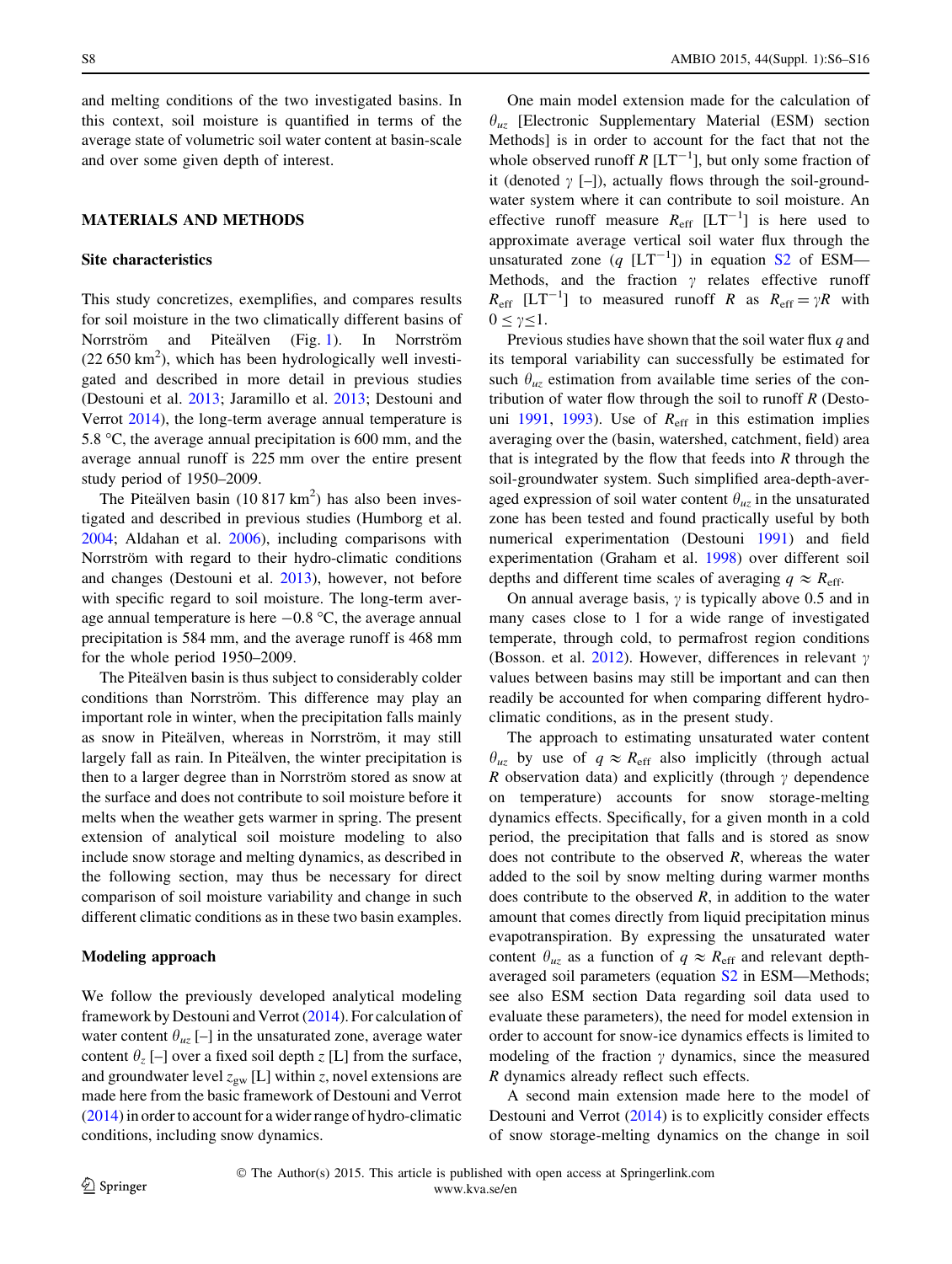<span id="page-3-0"></span>water storage ( $\Delta S$  [LT<sup>-1</sup>] expressed as volume of water per unit area and unit time). This extension introduces an effective precipitation of liquid water  $P_{\text{eff}}$  [LT<sup>-1</sup>], which relates to measured precipitation  $P [LT^{-1}]$  as described further below. The storage change is then at any point in time given by the water balance expression  $\Delta S = P_{\text{eff}} - ET - R_{\text{eff}}$ , with  $ET$  [LT<sup>-1</sup>] being evapotranspiration, with resulting net cumulative change in water storage  $S(t;t_0)$  from some initial time  $t_0$  to time t becoming

$$
S(t;t_0) = \int_{t_0}^t \left\{ \gamma [P_{\rm eff}(\tau) - ET(\tau)] - R_{\rm eff}(\tau) \right\} d\tau, \tag{1}
$$

where  $\tau$  is a dummy integration variable, and the factor  $\gamma$ comes in also here to distribute to the soil a proportional fraction of water from total  $P_{\text{eff}} - ET$  as the fraction  $\gamma$  of total  $R$  flowing through the soil-groundwater system. The associated change in the depth of the groundwater table can further be estimated by distributing the storage change  $\Delta S$ at each time point over the available unsaturated pore space per unit area  $(\theta_s - \theta_{uz})$  and integrating the result from initial time  $t_0$  to time t as

$$
z_{\rm gw}(t;t_0) = z_{\rm gw-0}(t_0) + \int_{t_0}^t \frac{\gamma [P_{\rm eff}(\tau) - ET(\tau)] - R_{\rm eff}(\tau)}{\theta_{\rm s} - \theta_{\rm uz}(\tau)} d\tau,
$$
\n(2)

where  $z_{\text{gw}=0}$  is the initial groundwater level position at time  $t_0$ . The average water content  $\theta_z$  over the whole considered soil depth z can thus finally be obtained as

$$
\theta_z(t) = \frac{z_{\text{gw}}(t)\theta_{uz}(\tau) + (z - z_{\text{gw}}(t))\theta_{\text{s}}}{z}
$$
(3)

The effective precipitation  $P_{\text{eff}}$  is used in Eqs. 1 and 2 because only the liquid water part of P,  $P_{\text{water}}$  [LT<sup>-1</sup>], in addition to a snow-melt contribution,  $S_M$  [LT<sup>-1</sup>], can effectively contribute to changes in water storage and in the depth of the groundwater table. The  $P_{\text{eff}}$  value is then obtained from a simple snowpack model proposed by Rankinen et al. ([2004a](#page-9-0)), based on a degree-day conceptualization. Such models have been developed (Vehviläinen [1992](#page-10-0); Tobin et al. [2013](#page-10-0)) and widely used for different regional conditions (Braithwaite and Zhang  $2000$ ; Tobin et al.  $2011$ ), including for Scandinavia (Mörth et al. [2007;](#page-9-0) Juston et al. [2009](#page-9-0)).

The modeling approach of Rankinen et al. ([2004a](#page-9-0)) was developed within the frame of the Integrated Nitrogen Model for Catchments (INCA) model and tested for conditions in Finland (Limbrick et al. [2000](#page-9-0); Granlund et al. [2004;](#page-9-0) Rankinen et al. [2004b](#page-10-0)). Following this approach, the manifestation of measured precipitation  $P$  as snow  $(P_{\text{snow}})$ or liquid water rainfall ( $P_{\text{water}} = P - P_{\text{snow}}$ ) is at any point

in time first determined on the basis of mean air temperature  $T_A$  [ $\Theta$ ] as

$$
P_{\text{snow}} = 0; \quad \text{for } T_{\text{A}} \ge T_{\text{U}} \tag{4a}
$$

$$
P_{\text{snow}} = \frac{P(T_U - T_A)}{T_U - T_L}; \quad \text{for } T_L \le T_A \le T_U \tag{4b}
$$

$$
P_{\text{snow}} = P; \quad \text{for } T_{\text{A}} \le T_{\text{L}} \tag{4c}
$$

with  $T_U$  [ $\Theta$ ] and  $T_L$  [ $\Theta$ ] being temperature thresholds, above and below which precipitation is considered to fall entirely as water (Eq.  $4a$ ) or as snow (Eq.  $4c$ ), respectively. Furthermore, Eq. 4b states that when the air temperature is between  $T_{\text{L}}$  and  $T_{\text{U}}$ , the precipitation falls partly as water and partly as snow. If  $T_A$  is greater than  $T_M$  [ $\Theta$ ], with the latter being the temperature at which the snow starts to melt, the associated flux of meltwater  $S_M$  is determined as

$$
S_{\rm M} = (T_{\rm A} - T_{\rm M}) F_{\rm M},\tag{5}
$$

where  $F_M [LT^{-1} \Theta^{-1}]$  is a degree-day factor for snow melt. From the above temperature conditions,  $P_{\text{eff}}$  in Eqs. 1

and 2 can be calculated as

$$
P_{\rm eff} = P_{\rm water} + S_{\rm M} \tag{6}
$$

The original model presented by Rankinen et al. [\(2004a\)](#page-9-0) accounts also for evaporation from the snow. Here, however, the effects of basin-scale evapotranspiration, which includes evaporation in addition to transpiration, are explicitly accounted for in Eqs. 1 and 2 based on actual observed hydro-climatic data along with basin-scale water balance constraints, as described further in the next section.

#### Data

To obtain concrete regional evaluation results from the above quantification framework, daily values of  *from* 1901 until 2010 were used, as downloaded from the Swedish Meteorological and Hydrological Institute (SMHI) website (SMHI  $2010$ ), for the Övre station in the Norrström basin. For the Piteälven basin, only monthly R values were available from 1928 until 2013 and these were similarly used and downloaded for the Sikfors station. We further used as model inputs the time series of observed daily  $P$  and  $T$  from the E-OBS dataset of the EU-FP6 project ENSEMBLES (Haylock et al. [2008\)](#page-9-0) with a  $0.25^{\circ} \times 0.25^{\circ}$  resolution from 1950 until 2013.

Effective runoff  $R_{\text{eff}}$  was further calculated by use of reported simulated  $\gamma$  factors for different hydro-climatic and landscape conditions in typical Swedish soils (Bosson et al. [2012\)](#page-9-0). Specifically,  $\gamma$  was here calculated based on the Bosson et al. simulation results for the ratio of groundwater recharge  $(R_{\rm gw}$  in Bosson et al. [2012\)](#page-9-0) to measured total runoff R. On average, this ratio was found to be 0.73 for temperate and 0.53 for cold (but without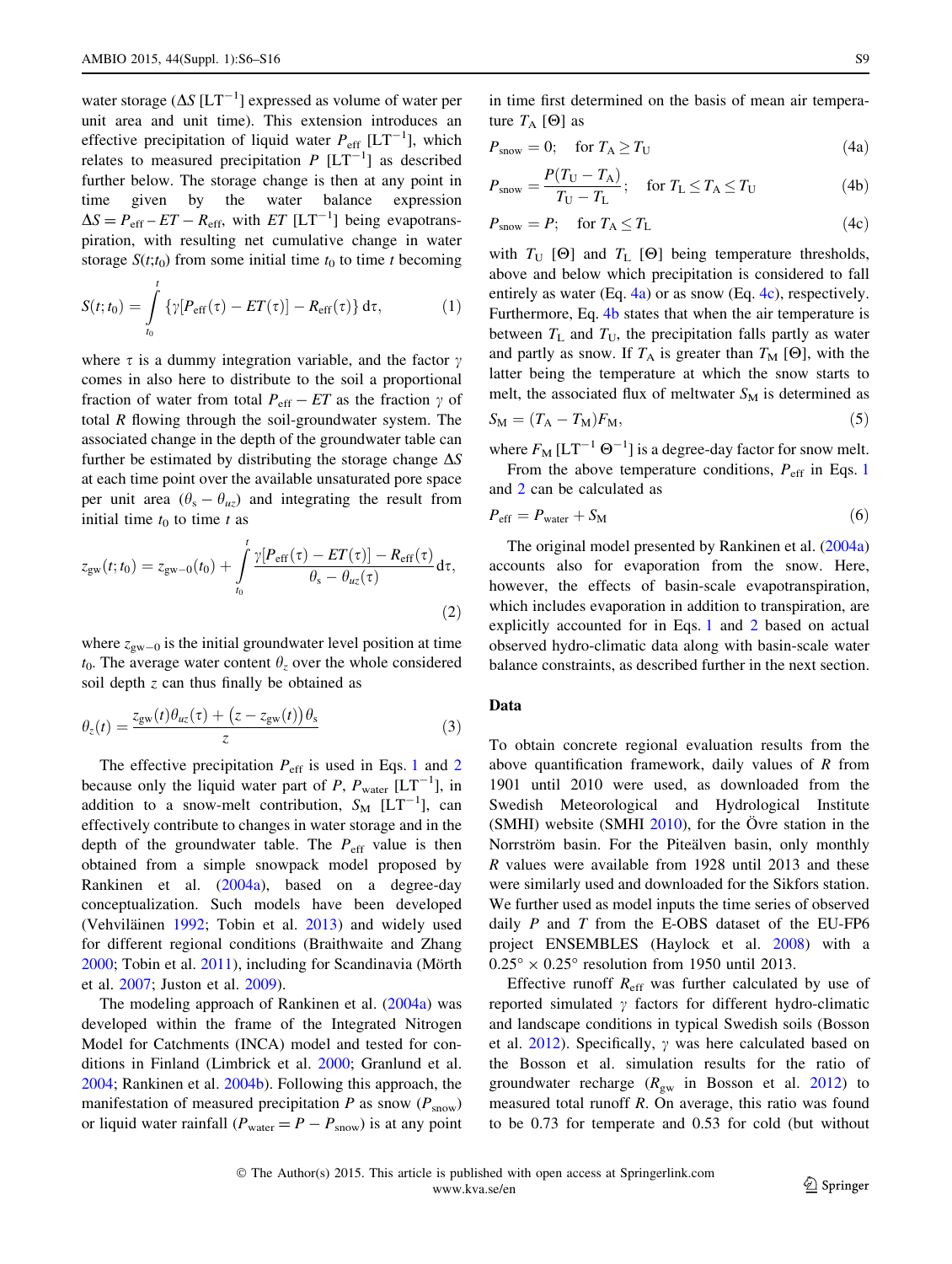permafrost) conditions. We used then here, for exemplification of  $\gamma$  dynamics effects, a  $\gamma$  value of 0.53 for months with negative average temperature (when both  $R$  and  $\gamma$  are relatively small due to snow storage and frozen ground conditions) and a  $\gamma$  value of 0.73 for months with positive average temperature (when both R and  $\gamma$  are relatively large due to snow melt and unfrozen ground conditions).

The parameter values of  $T_U$ ,  $T_L$ ,  $T_M$ , and  $F_M$ , required for calculation of  $P_{\text{eff}}$ , were taken from Rankinen et al. [\(2004b](#page-10-0)). Based on comparable climate characteristics, the parameters for the Norrström basin and the Piteälven basin were assumed to be similar to those used in Rankinen et al. [\(2004b](#page-10-0)) for the observation station 1201 and the observation station 7501, respectively. Both stations are located in Finland, one in the southern and one in the northern part. The coordinates of the station 1201 are  $(60°49, 23°30)$ . The mean annual precipitation is 607 mm per year, and the mean annual temperature is  $4.3 \text{ °C}$ . For the station 7501, the coordinates are  $(67°22, 26°37)$ , the precipitation is 507 mm per year on average, and the mean annual temperature is  $-0.8$  °C. The values for  $T_L$  and  $T_U$  were chosen as the mean values of the ranges presented by Rankinen et al. [\(2004b\)](#page-10-0). The used values for the present two study basins are listed in Table 1.

Calculated daily values of  $P_{\text{eff}}$  were further aggregated on a monthly basis, in order to be comparable and used together with the available monthly values of  $R_{\text{eff}}$  in the calculations of water contents  $\theta_{u\tau}$  and  $\theta_{\tau}$ , according to equations [S2](http://dx.doi.org/10.1007/s13280-014-0583-y) in ESM—Methods and Eq. [3](#page-3-0), respectively. With regard to time scales,  $P$  and  $P_{\text{eff}}$  differ at both daily and monthly resolutions. Annually aggregated values of P and  $P_{\text{eff}}$ , however, are essentially the same over a hydrological year, i.e., from September to August, as the snow during 1 year commonly also melts during the same year.

Estimation of monthly ET values, corresponding to the monthly  $P_{\text{eff}}$  and  $R_{\text{eff}}$  values, is further required in Eq. [2.](#page-3-0) These monthly *ET* values were estimated for the whole investigation period 1950–2009 based on annual values of directly observed ET over the time period 2000–2010

Table 1 Values of the parameters  $T_M$  (temperature threshold for snow melt),  $T_L$  (temperature threshold, below which the precipitation is considered to fall entirely as snow),  $T_{\text{U}}$  (temperature threshold, above which the precipitation is considered to fall entirely as water), and  $F_M$  (degree-day factor for snow melt) for Norrström and for

(ORNL DAAC [2011\)](#page-9-0), as described further in the Data section of ESM. In general, however, the present modeling approach neither requires nor relies on this particular ET estimation method. If and where reliable data are directly available for ET over a whole long-term investigation period, then such time series both can and should be used in Eq. [2](#page-3-0).

Soil parameter values used to evaluate  $\theta_{uz}$  from equation [S2](http://dx.doi.org/10.1007/s13280-014-0583-y) in ESM-Methods are listed in Table 2 with further details given in ESM-Data. Two scenarios of initial groundwater table  $z_{\text{gw}-0} = -1$  m and  $z_{\text{gw}-0} = -2$  m were used for realistic result exemplification (see ESM—Data for choice motivation), and a total soil depth of  $z = -2.5$  m was used for the  $\theta$ <sub>z</sub> quantification (Eq. [3](#page-3-0)), similarly to conditions considered in Destouni and Verrot ([2014\)](#page-9-0).

## RESULTS AND DISCUSSION

#### Snow effects

The characteristics of  $P_{\text{eff}}$  and P, in terms of average intraannual distribution over the whole study period (Fig. [2](#page-5-0)), show the effect of snow storage and melting in both study basins. The effect of snow storage is evident in smaller monthly  $P_{\text{eff}}$  than P values in winter, and the effect of snow melting is evident in greater monthly  $P_{\text{eff}}$  than P values in spring. As expected, the volume of water stored as snow in winter, and then released as liquid water in spring, is much greater in the cold Piteälven basin than in the warmer Norrström basin. Furthermore, the snow melting in Norrström is evenly spread over March–April, whereas in Piteälven, it is primarily spread over April–May with a pronounced melting peak in May. The snow storage season in winter is also longer in Pitealven (from October until March) than in Norrström (November until February).

The inter-annual variability in  $P$  and  $P_{\text{eff}}$ , quantified by their respective standard deviation in Fig. [2,](#page-5-0) is further more or less similar over the months of an average year in Norrström, for both  $P$  and  $P_{\text{eff}}$ . In Piteälven, the interannual variability of  $P$  is comparable to that in Norrström,

Table 2 Soil parameter values used to evaluate equation [S2](http://dx.doi.org/10.1007/s13280-014-0583-y) in Supplementary Material—Methods section for two contrasting soil types (selected values from Destouni [1991](#page-9-0))

| $\frac{1}{2}$ and $\frac{1}{2}$ (see the case of $\frac{1}{2}$ and $\frac{1}{2}$ are $\frac{1}{2}$ and $\frac{1}{2}$ and $\frac{1}{2}$ and $\frac{1}{2}$<br>Piteälven (selected values from Rankinen et al. 2004b) |           |           | Parameter            | Sand from Nontuna<br>Arithmetic average over | Clay loam from Bro<br>Arithmetic average over |
|--------------------------------------------------------------------------------------------------------------------------------------------------------------------------------------------------------------------|-----------|-----------|----------------------|----------------------------------------------|-----------------------------------------------|
| Parameter                                                                                                                                                                                                          | Norrström | Piteälven |                      | $1.8 \text{ m depth}$                        | $1.8 \text{ m depth}$                         |
| $T_{\rm M}$ (°C)                                                                                                                                                                                                   | 0.30      | 0.15      | $K_s$ (m/s)          | $9.30 \times 10^{-5}$                        | $1.20 \times 10^{-5}$                         |
| $T_{\rm L}$ (°C)                                                                                                                                                                                                   | $-2.02$   | $-4.00$   | $\theta_{ir}$ (-)    | 0.02                                         | 0.15                                          |
| $T_{\rm U}$ (°C)                                                                                                                                                                                                   | 3.70      | 0.00      | $\theta_{\rm s}$ (-) | 0.45                                         | 0.40                                          |
| $F_{\rm M}$ (mm day <sup>-1</sup> °C <sup>-1</sup> )                                                                                                                                                               | 3.34      | 2.85      | $\beta$ (-)          | 0.18                                         | 0.11                                          |

 The Author(s) 2015. This article is published with open access at Springerlink.com www.kva.se/en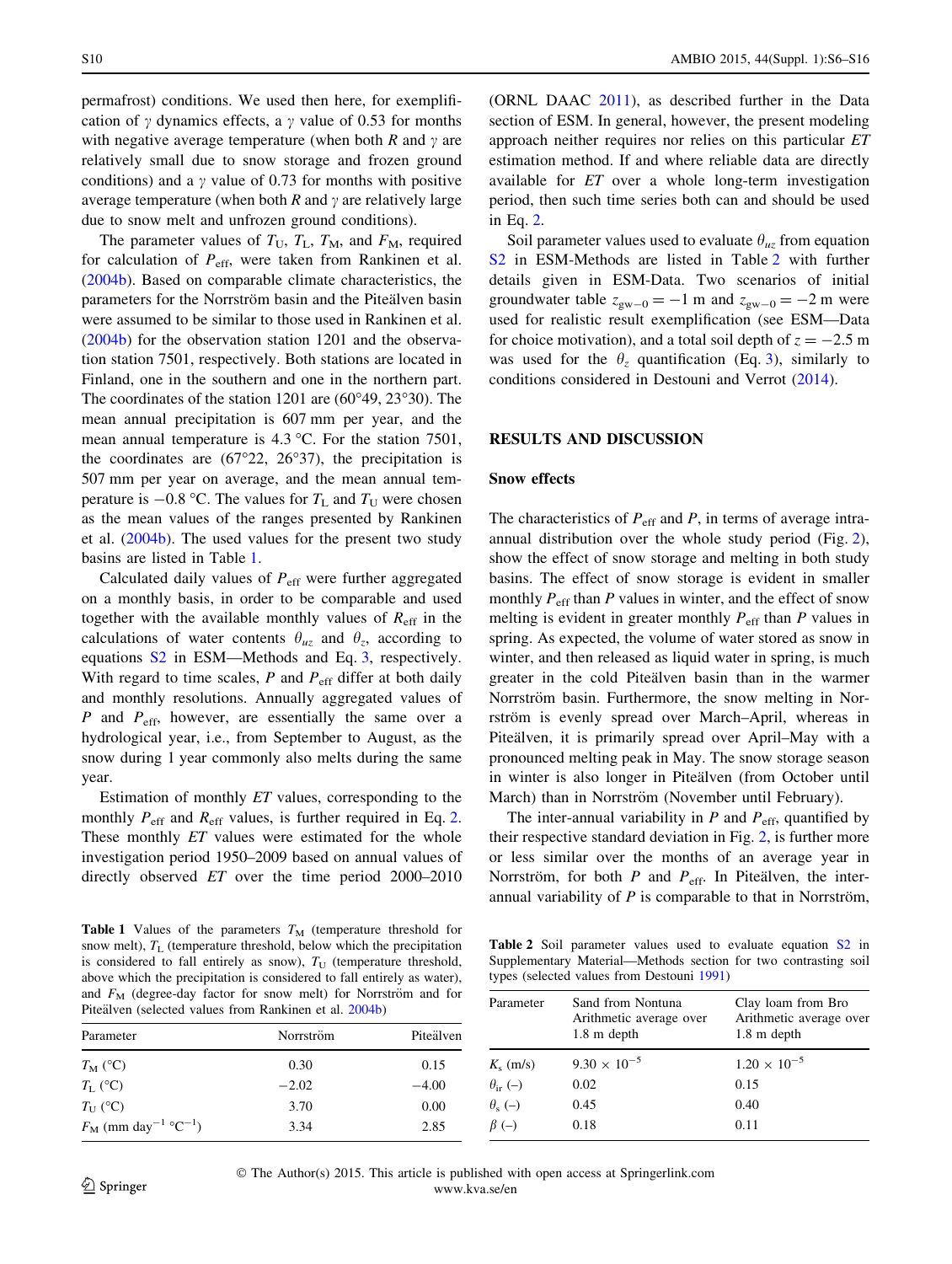<span id="page-5-0"></span>

Fig. 2 Average intra-annual distribution of monthly mean measured precipitation P (yellow lines) and mean effective precipitation  $P_{\text{eff}}$  (red lines) for the time period 1950–2009, in Norrström (a) and Piteälven (b). Dashed lines show one standard deviation from average values

but the inter-annual variability in  $P_{\text{eff}}$  is considerably smaller than that in  $P$  during winter, due to the regulating snow storage process.

# Temporal changes in each basin

Temporal change in different hydro-climatic variables is assessed by comparing the statistics of each variable across two 20-year climatic periods, from the beginning (1950–1969) to the end (1990–2009) of the whole study period (Fig. [3\)](#page-6-0). Both basins have experienced warming (increased mean annual temperature  $T$ ) of close to 1<sup>o</sup>C (somewhat less in Piteälven). Norrström has also experienced a relatively large increase in mean annual precipitation  $(P, by about 100 mm per year)$  while the runoff  $(R)$  has decreased over the same time (by 30 mm per year, due to even more increased  $ET$ ; Destouni et al.  $(2013)$  $(2013)$  have previously investigated increased  $ET$  in Norrström, explaining it as an effect of land- and water-use changes in this basin) (Fig. [3](#page-6-0)a). In Piteälven,  $P$  has only slightly increased between the two periods, while  $R$  has increased considerably more, implying that ET has here decreased

between the periods (Fig. [3b](#page-6-0)). In both basins, inter-annual variability has most notably increased for R and decreased for ET (we refer to inter-annual variability as the 1.5 interquartile range on the boxplots).

Results for the groundwater table position show that it has on average increased slightly in autumn and winter (September–February) in Norrström, while it has decreased notably during spring (March–May) (Fig. [4a](#page-7-0)). In Piteälven, however, the level of the groundwater table is significantly lower for the period 1990–2009, and for every month. Inter-annual variability has not changed in Piteälven while it has increased in Norrström (Fig. [4](#page-7-0)b). Piteälven has experienced less particularly high water table level events. In Norrström, the occurrence of more extreme events has not changed.

In terms of temporal changes to the water contents  $\theta_{uz}$ and  $\theta_z$  (Fig. [5](#page-8-0)), Pitealven has experienced a slight increase in mean unsaturated water content  $\theta_{uz}$ , reflecting the increase in runoff R in this basin (Fig. [3\)](#page-6-0). In Norrström, where average annual  $R$  has decreased even though average annual  $P$  has increased (Fig. [3\)](#page-6-0), there is on average less soil water available in the unsaturated zone from April to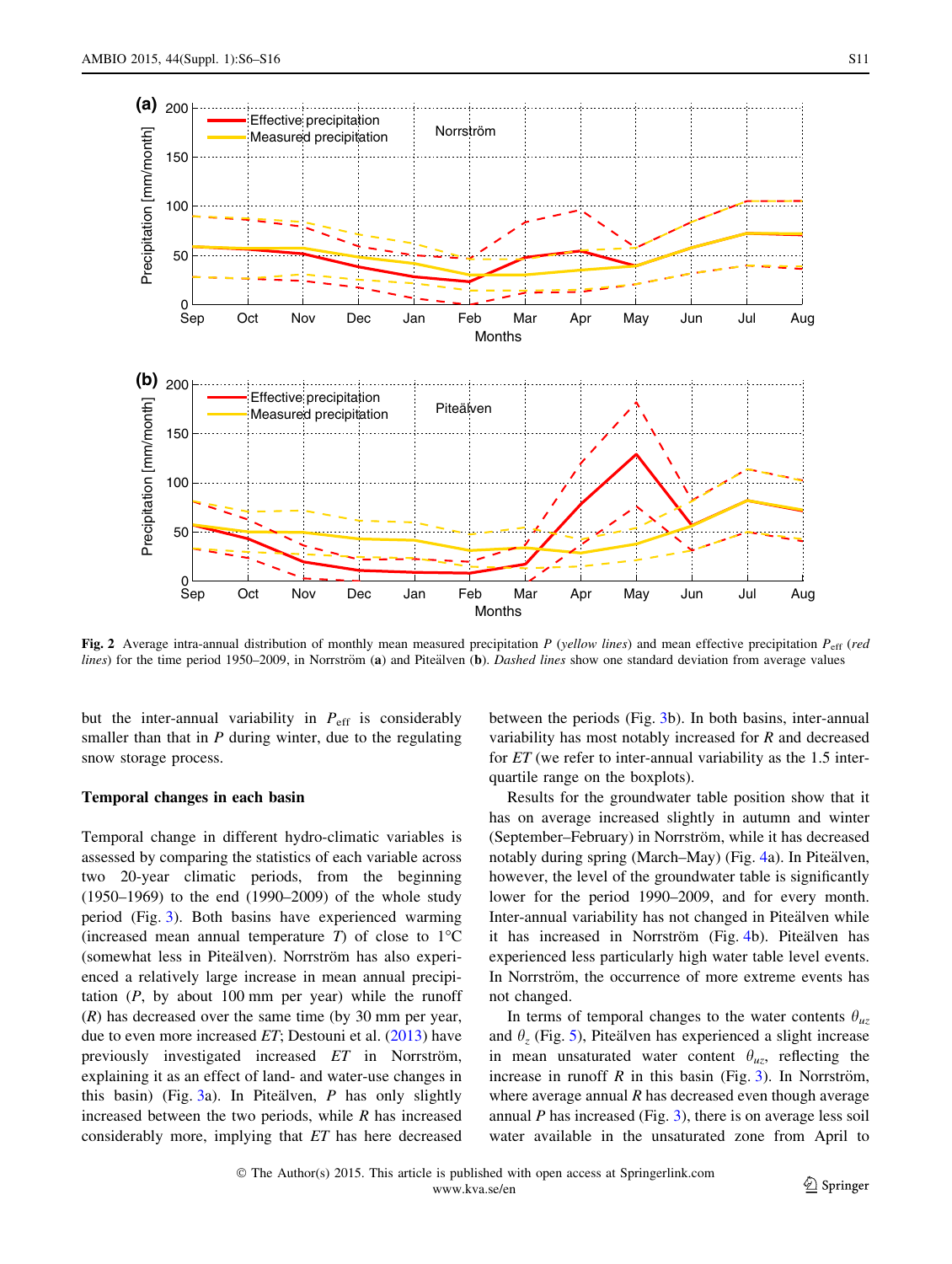<span id="page-6-0"></span>

Fig. 3 Boxplot of temperature (a, b) and other hydro-climatic variables: precipitation, runoff, evapotranspiration (c, d) for the periods 1950–1969 and 1990–2009. Results are shown for Norrström  $(a, c)$  and Piteälven  $(b, d)$ 

November, due to this basin's increase in ET (Fig. 3c; see also Destouni et al. [2013](#page-9-0)), which is greatest during spring and summer, while in winter (December–March)  $\theta_{uz}$  has slightly increased (Fig. [5](#page-8-0)a).

The changes in average water content  $\theta_z$  over the greater soil depth  $-z = 2.5$  m show decrease in the period March– August in Norrström and slight increase in winter (Fig. [5b](#page-8-0)) due to similar changes in groundwater level (Fig. [4](#page-7-0)a). In Pitealven,  $\theta_z$  has decreased over the entire year (Fig. [5](#page-8-0)b) due to a similar change in groundwater level (Fig. [4](#page-7-0)a) and in contrast to the slight overall increase in  $\theta_{uz}$  (Fig. [5a](#page-8-0)). The results are here exemplified for an original groundwater level  $-z_{\text{gw}} = 1$  m, but are similar also for the scenario of  $-z_{gw} = 2$  m (Destouni and Verrot [2014](#page-9-0)). Inter-annual variability has increased in Norrström for both  $\theta_{uz}$  and  $\theta_z$  (Fig. [5](#page-8-0)c, d), in consistency with the increased variability of both R (Fig. [2](#page-5-0)c) and groundwater level (Fig. [4](#page-7-0)b), as well as with previous results by Destouni and Verrot [\(2014](#page-9-0)), indicating increased occurrence of extreme conditions and particularly

of dry events in this basin. In Piteälven, inter-annual variability has increased for  $\theta_{uz}$  (due to increased variability of R; Fig. 3d) and has slightly decreased for  $\theta_z$  (due to fewer extreme events of groundwater level; Fig. [4b](#page-7-0)).

# Comparison of basins along the north–south gradient

Spatial differences in  $\theta_{uz}$  and  $\theta_z$  (Fig. [5\)](#page-8-0) between the warmer southern catchment (Norrström) and the colder northern one (Piteälven) can also be assessed for additional indications of climate effects on soil moisture. In the Piteälven drainage basin, the effect of the snow seasonality on  $\theta_{uz}$  is considerable, with the added water input from the spring snow melt leading to a marked peak in  $\theta_{uz}$  during April–May and a sustained high water content level in summer thereafter (Fig.  $5a$  $5a$ ). In Norrström, without the added water input from spring snow melt, the soil dries considerably during spring and summer (May–August).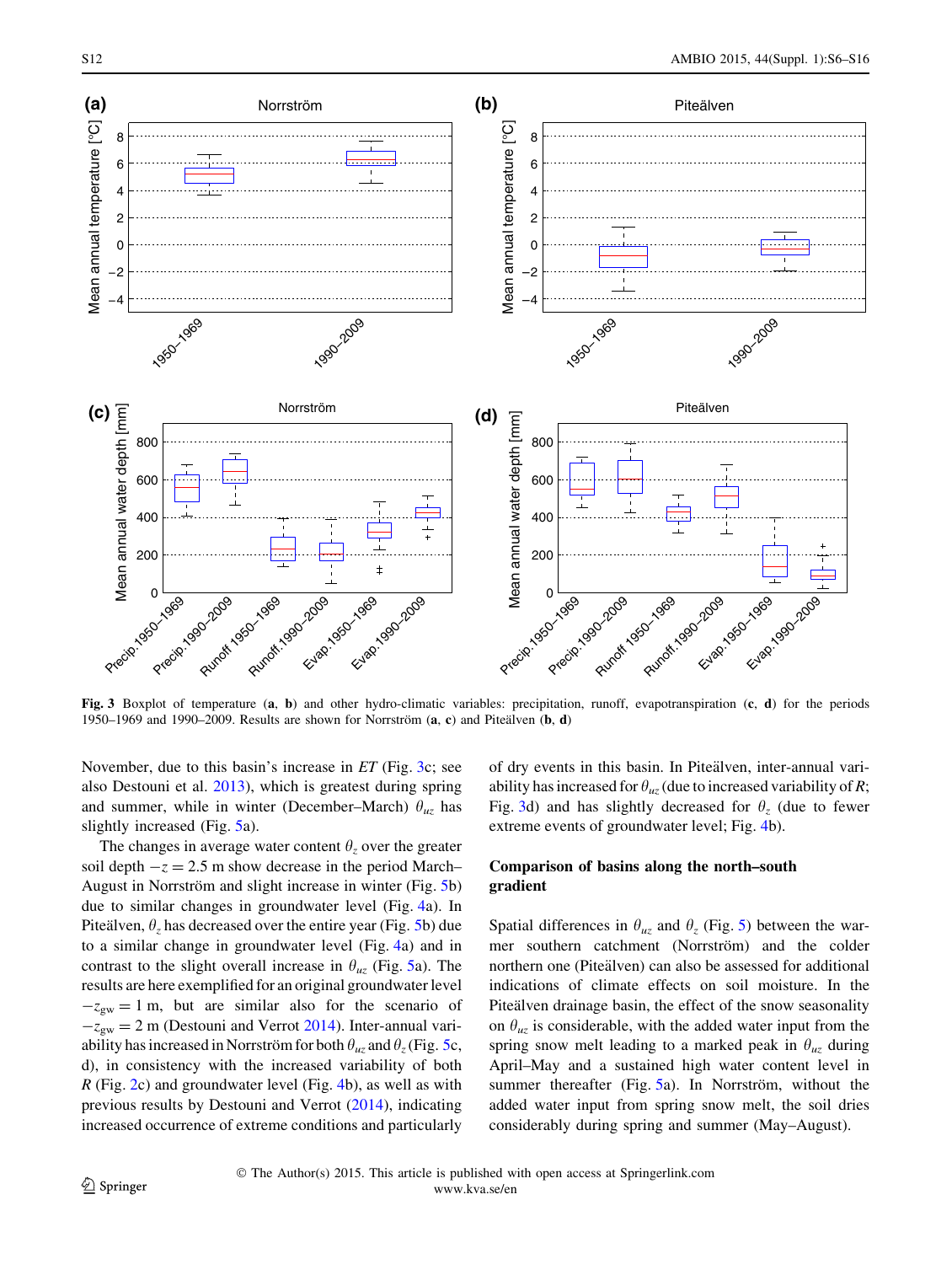<span id="page-7-0"></span>

Fig. 4 Average intra-annual distribution of groundwater table level  $z_{gw}$  (Eq. [2](#page-3-0)) in clay loam (a). Results are shown for two different time-periods and for the two study basins. Dashed lines show one standard deviation from average values. **b** Boxplot of monthly values. The gray squares represent the 1st and 99th percentiles

Overall,  $\theta$ <sub>z</sub> varies less over the year in Pitealven than in Norrström (Fig. [5b](#page-8-0)), reflecting a corresponding difference also in the groundwater table variation (Fig. 4). Similarly with  $\theta_{uz}$ , also  $\theta_z$  decreases much more during summer in Norrström, without the spring snow melt, than in Piteälven, with its pronounced spring snow melt. Regarding inter-annual variability (Fig.  $5c$  $5c$ ), this is smaller in Pitealven than in Norrström for  $\theta_{uz}$  (due to smaller R variability in the former; Fig. [3c](#page-6-0), d), as well as for  $\theta_z$  (in the more recent period, due to the increase in groundwater level variability in Norrström, and to the smaller occurrence of extreme events in groundwater level in Piteälven, from the older to the recent; Fig. 4b).

#### Comparative discussion

Previous studies have shown strong correlation between soil moisture variations and snow melting (Mahanama

et al. [2012;](#page-9-0) Orth et al. [2013](#page-9-0)). Furthermore, the link used here between soil moisture and runoff (area-normalized stream discharge) has also been demonstrated in previous publications (Koster et al. [2010](#page-9-0); Bales et al. [2011](#page-9-0)). Even though some studies report a dominant role of precipitation for soil moisture dynamics (Yin et al. [2014\)](#page-10-0), this may not be so in cases, like the present ones, where runoff changes differ from precipitation changes, both due to snow-melt dynamics transforming the  $P$  dynamics into those of  $P_{\text{eff}}$  (Fig. [2\)](#page-5-0) and due to evapotranspiration changes that can either counteract (Norrström, Fig. [3a](#page-6-0)) or enhance (Piteälven, Fig. [3](#page-6-0)b)  $P$  change effects on  $R$  and thereby also on soil moisture. Earlier studies have also shown low coupling between soil moisture and precipitation in northern regions where energy flux dynamics may be more important for soil moisture (Koster et al. [2004](#page-9-0)).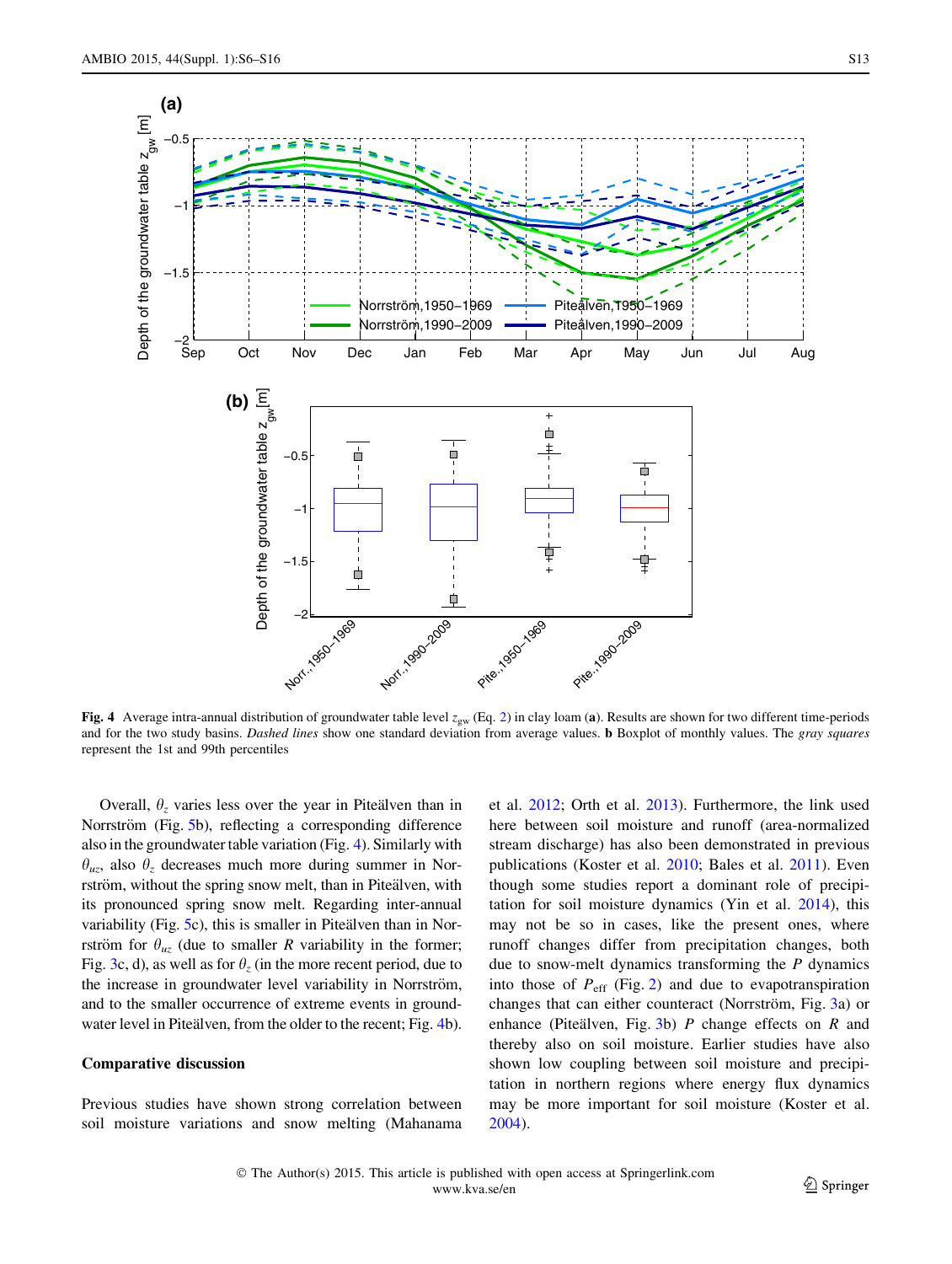<span id="page-8-0"></span>

Fig. 5 Average intra-annual distribution of monthly average water content  $\theta_{uz}$  (equation [S2](http://dx.doi.org/10.1007/s13280-014-0583-y) in Supplementary Material—Methods section) and monthly average water content  $\theta_z$  (Eq. [3\)](#page-3-0) over the depth  $z = -2.5$  m (panels **a** and **b** respectively), for an initial value of the groundwater table  $z_{\text{sw}-0} = -1$  m, in clay loam. Results are shown for two different time-periods and for the two study basins. Dashed lines show one standard deviation from average values. c, d Boxplots of monthly values of  $\theta_{uz}$  (c) and  $\theta_z$  (d). The gray squares represent the 1st and 99th percentiles

# **CONCLUSION**

The extension made here to analytical modeling of basinscale long-term variability and change of soil moisture enables assessment of both spatial differences and temporal changes across a wide range of hydro-climatic conditions: from sub-zero to much warmer temperatures, in combination with various hydrological regimes. Intra-annual variability of soil moisture was found to differ considerably

spatially between the two investigated basins, due to their temperature-related differences in snow storage-melting in an average year. With regard to temporal change, neither the long-term average nor the intra-annual variability of soil moisture has changed much in response to the hydroclimatic changes experienced so far in the two basins. Inter-annual soil moisture variability, however, has changed more notably in both basins, with the change in the variability of unsaturated water content,  $\theta_{uz}$ , and that of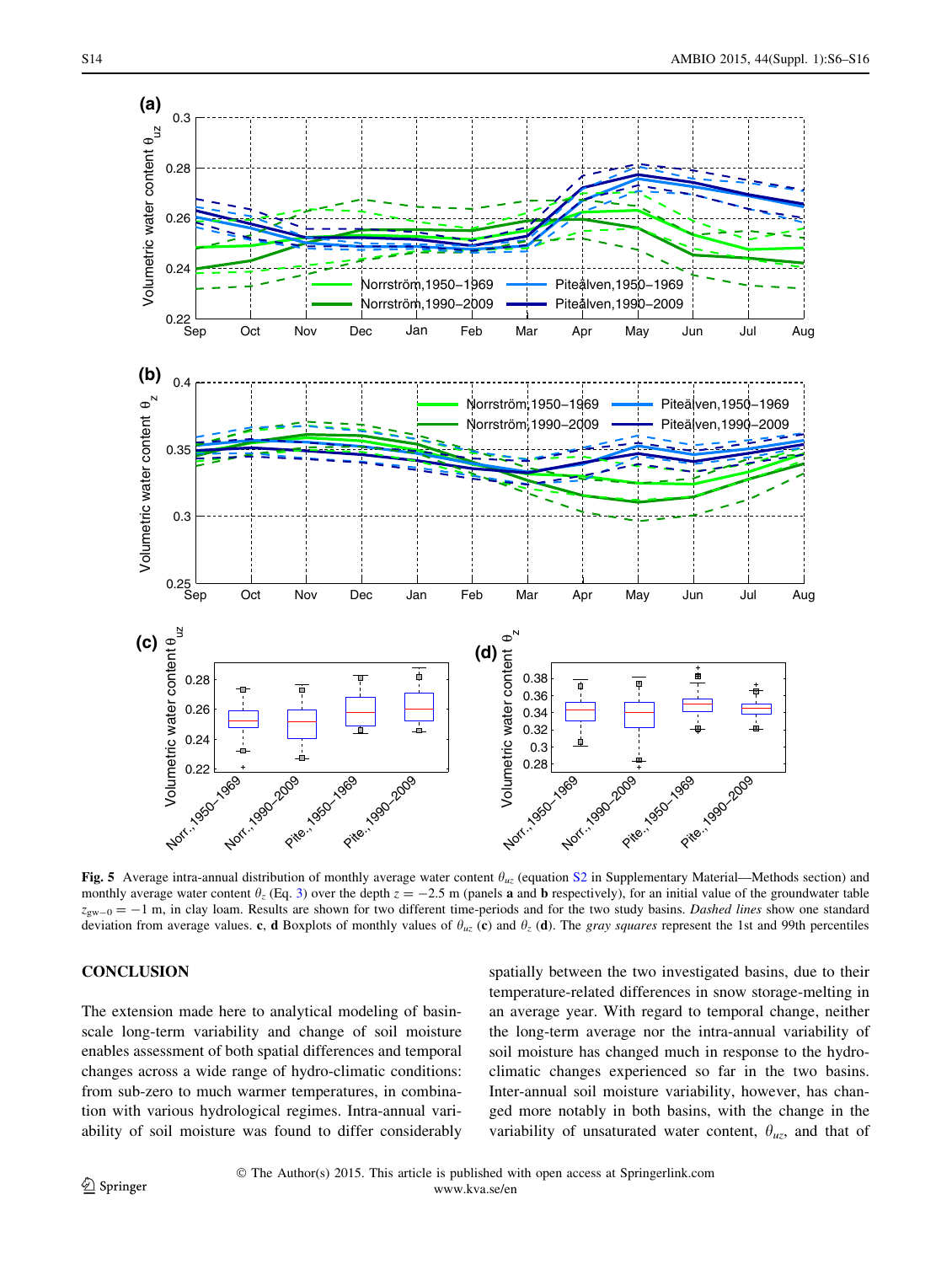<span id="page-9-0"></span>average water content over a fixed depth,  $\theta_z$ , being primarily determined by the change in inter-annual variability of water flux through the soil  $(R \t{throught} R_{eff})$  and groundwater level, respectively.

Basin comparison along the north–south gradient shows that large spatial differences may not be realistically indicative of temporal climate change effects in a given region. Comparison of changes in average values and intraannual variability with those in inter-annual variability of soil moisture shows that extreme-event statistics, reflected in the latter, may change considerably even under stable average and intra-annual variability conditions.

Acknowledgments This work has been supported by the Stockholm University strategic environmental research program Ekoklim and The Swedish Research Council Formas (project 2012-790).

Open Access This article is distributed under the terms of the Creative Commons Attribution License which permits any use, distribution, and reproduction in any medium, provided the original author(s) and the source are credited.

## REFERENCES

- Aldahan, A., A. Kekli, and G. Possnert. 2006. Distribution and sources of (129)l in rivers of the Baltic region. Journal of Environmental Radioactivity 88: 49–73.
- Bales, R.C., J.W. Hopmans, A.T. O'Geen, M. Meadows, P.C. Hartsough, P. Kirchner, and D. Beaudette. 2011. Soil moisture response to snowmelt and rainfall in a Sierra Nevada mixedconifer forest. Vadose Zone Journal 10: 786–799.
- Bosson E., U. Sabel, L.G. Gustafsson, M. Sassner, and G. Destouni. 2012. Influences of shifts in climate, landscape, and permafrost on terrestrial hydrology. Journal of Geophysical Research-Atmospheres (1984–2012) 117: D05.
- Braithwaite, R.J., and Y. Zhang. 2000. Sensitivity of mass balance of five Swiss glaciers to temperature changes assessed by tuning a degree-day model. Journal of Glaciology 46: 7–14.
- Corradini, C. 2014. Soil moisture in the development of hydrological processes and its determination at different spatial scales. Journal of Hydrology. doi[:10.1016/j.jhydrol.2014.02.051.](http://dx.doi.org/10.1016/j.jhydrol.2014.02.051)
- Destouni, G. 1991. Applicability of the Steady state flow assumption for solute advection. Water Resources Research 27: 2129–2140.
- Destouni, G. 1993. Stochastic modelling of solute flux in the unsaturated zone at the field scale. Journal of Hydrology 143: 45–61.
- Destouni, G., and L. Verrot. 2014. Screening long-term variability and change of soil moisture in a changing climate. Journal of Hydrology 516: 131–139. doi:[10.1016/j.jhydrol.2014.01.059](http://dx.doi.org/10.1016/j.jhydrol.2014.01.059).
- Destouni, G., F. Jaramillo, and C. Prieto. 2013. Hydroclimatic shifts driven by human water use for food and energy production. Nature Climate Change 3: 213–217.
- EEA 2012. European Environment Agency (EEA). Elevation map of Europe. Retrieved 21 February, 2014, from [http://www.eea.](http://www.eea.europa.eu/) [europa.eu/.](http://www.eea.europa.eu/)
- Graham, W., G. Destouni, G. Demmy, and X. Foussereau. 1998. Prediction of local concentration statistics in variably saturated soils: influence of observation scale and comparison with field data. Journal of Contaminant Hydrology 32: 177–199.
- Granlund, K., K. Rankinen, and A. Lepisto. 2004. Testing the INCA model in a small agricultural catchment in southern Finland. Hydrology and Earth System Sciences Discussions 8: 717–728.
- Haylock, M.R., N. Hofstra, A.M.G. Klein Tank, E.J. Klok, P.D. Jones, and M. New. 2008. A European daily high resolution gridded data set of surface temperature and precipitation for 1950–2006. Journal of Geophysical Research: Atmospheres (1984–2012) 113: D20119.
- Humborg, C., E. Smedberg, S. Blomqvist, C.-M. Mörth, J. Brink, L. Rahm, A. Danielsson, and J. Sahlberg. 2004. Nutrient variations in boreal and subarctic Swedish rivers: Landscape control of land–sea fluxes. Limnology and Oceanography 49: 1871–1883.
- Jaramillo, F., C. Prieto, S.W. Lyon, and G. Destouni. 2013. Multimethod assessment of evapotranspiration shifts due to non-irrigated agricultural development in Sweden. Journal of Hydrology 484: 55–62.
- Juston, J., J. Seibert, and P.-O. Johansson. 2009. Temporal sampling strategies and uncertainty in calibrating a conceptual hydrological model for a small boreal catchment. Hydrological Processes 23: 3093–3109.
- Kininmonth, S., A. Bergsten, and Ö. Bodin. 2015. Closing the collaborative gap: Aligning social and ecological connectivity for better management of interconnected wetlands. AMBIO (Suppl. 1). doi:[10.1007/s13280-014-0605-9.](http://dx.doi.org/10.1007/s13280-014-0605-9)
- Koster, R.D., P.A. Dirmeyer, Z. Guo, G. Bonan, E. Chan, P. Cox, and T. Yamada. 2004. Regions of strong coupling between soil moisture and precipitation. Science 305: 1138–1140.
- Koster, R.D., S.P. Mahanama, B. Livneh, D.P. Lettenmaier, and R.H. Reichle. 2010. Skill in streamflow forecasts derived from largescale estimates of soil moisture and snow. Nature Geoscience 3: 613–616.
- Limbrick, K.J., P.G. Whitehead, D. Butterfield, and N. Reynard. 2000. Assessing the potential impacts of various climate change scenarios on the hydrological regime of the River Kennet at Theale, Berkshire, south-central England, UK: An application and evaluation of the new semi-distributed model, INCA. Science of the Total Environment 251: 539–555.
- Mahanama, S., B. Livneh, R. Koster, D. Lettenmaier, and R. Reichle. 2012. Soil moisture, snow, and seasonal streamflow forecasts in the United States. Journal of Hydrometeorology 13: 189–203.
- Molini, A., G.G. Katul, and A. Porporato. 2011. Maximum discharge from snowmelt in a changing climate. Geophysical Research Letters 38: L05402.
- Moor, H., K. Hylander, and J. Norberg. 2015. Predicting climate change effects on wetland ecosystem services using species distribution modeling and plant functional traits. AMBIO (Suppl. 1). doi[:10.1007/s13280-014-0593-9](http://dx.doi.org/10.1007/s13280-014-0593-9).
- Mörth, C.-M., C. Humborg, H. Eriksson, A. Danielsson, M. Rodriguez Medina, S. Lofgren, D.P. Swaney, and L. Rahm. 2007. Modeling riverine nutrient transport to the Baltic Sea: A largescale approach. AMBIO 36: 124–133.
- ORNL DAAC 2011. MODIS subsetted land products, collection 5. Available on-line Retrieved 5 May, 2013, from [http://daac.ornl.](http://daac.ornl.gov/MODIS/modis.html) [gov/MODIS/modis.html](http://daac.ornl.gov/MODIS/modis.html). Oak Ridge, TN: Oak Ridge National Laboratory Distributed Active Archive Center (ORNL DAAC).
- Orth, R., R.D. Koster, and S.I. Seneviratne. 2013. Inferring soil moisture memory from streamflow observations using a simple water balance model. Journal of Hydrometeorology 14: 1773–1790.
- Quin, A., F. Jaramillo, and G. Destouni. 2015. Dissecting the ecosystem service of large-scale pollutant retention: The role of wetlands and other landscape features. AMBIO (Suppl. 1). doi[:10.1007/s13280-014-0594-8](http://dx.doi.org/10.1007/s13280-014-0594-8).
- Rankinen, K., Ø. Kaste, and D. Butterfield. 2004a. Adaptation of the integrated nitrogen model for catchments (INCA) to seasonally